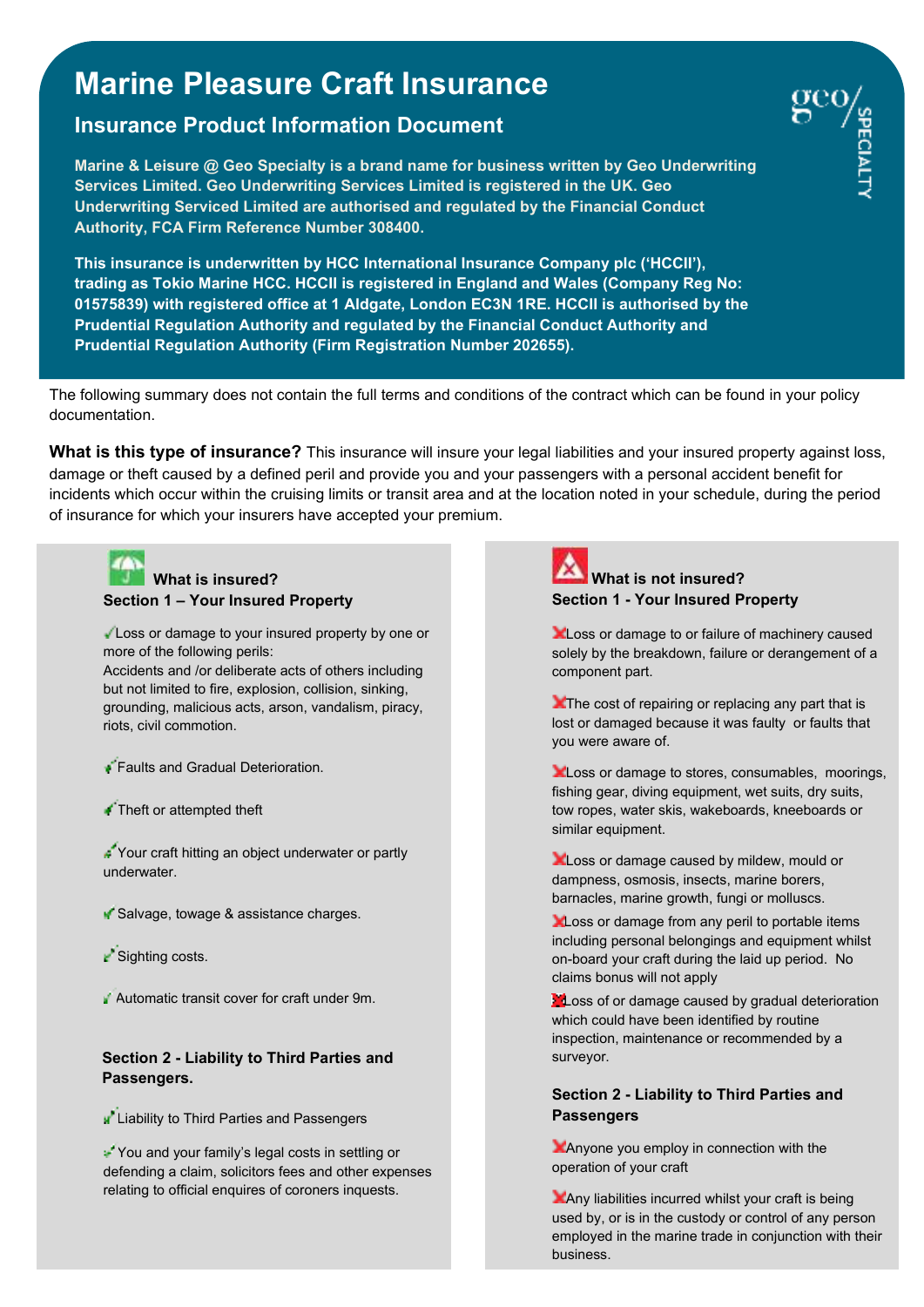### **What is insured?**

### **Section 3 – Personal Accident**

A benefit for you and your passengers and guests for accidental death or accidental injury while you or they are on your craft or getting on or off it;

£20 000 for death;

£20 000 for the loss of one or more limbs;

£20 000 for the total loss of sight (complete and irrecoverable ) in one or both eyes;

£20 000 for permanent total disablement.

Doctors' or surgeons' fees for emergency treatment if you and your passengers and guests are injured on your craft or getting on or off it:

£1 000 for any one incident.

**Optional covers (these are additional covers you can buy they will be shown in your schedule if in operation)** 

- $\checkmark$  Third Party Only Cover
- $\checkmark$  Laid up cover
- $\checkmark$  Waterskiing and towing of toys Liability
- $\checkmark$  Racing Risks for yachts and sailing dinghies only
- $\checkmark$  Craft damage only

**What is not insured?**

**Section 3 - Personal Accident** 

**Is not covered with Third Party only Cover.** 

No more than £60 000 in any one period of insurance.

Anyone aged over 75 at the time of the incident.

**X** Death, total loss of sight or permanent total disablement if it happens more than 52 weeks after the date of the incident that caused the injury.

**X** Any cover unless the helmsman is wearing a personal floatation device whilst your craft is being used single handed.

Any cover whilst you are racing your craft above the level of racing shown in your schedule.

### **Section 4 – General Policy Exclusions**

**Terrorism, radioactive contamination, sonic bangs,** war risks, riots and civil commotion.

- **X** any claim in any way caused by or resulting from:
- i) Coronavirus disease (COVID-19);

 ii) Severe acute respiratory syndrome coronavirus 2 (SARS-CoV-2);

- iii) any mutation or variation of SARS-CoV-2;
- iv) any fear or threat of i), ii) or iii) above.

### **Are there any restrictions on cover?**

**!** If you have chosen Third Party Only cover, there is no cover for you or your boat under Section 1 – Your Insured Property or Section 3 – Personal Accident.

**!** Theft or attempted theft and/ or damage caused by theft or attempt theft of your outboard motors only if they are secured by an outboard motor lock.

**!** The most we will pay for your outboard engine is the current new replacement price less 10% per year for age, wear and tear up to a maximum of 50%.

**!** Theft or attempted theft of gear, equipment, personal belongings, removable household contents or machinery from your craft or a locked storage place ashore unless there are visible signs of forcible and violent entry to or exit from said storage place; or if the item was securely fastened and the removal has caused visible damage to your craft or where the item has been physically unscrewed from your craft leaving its fixing or evidence of its fixings.

**!** Theft or attempted theft of your trailer and any insured property on it unless the trailer is secured by a wheel clamp and/or hitchlock.

**!** If your craft is a total loss the most we will pay is the market value up to the sum insured unless you have an agreed value policy.

**!** An excess will apply to most claims.

**!** Endorsements may apply to your policy.

 **!** Further restrictions in cover may apply in your policy schedule.



 $\checkmark$ 

### **Where am I covered?**

Please refer to your schedule of insurance